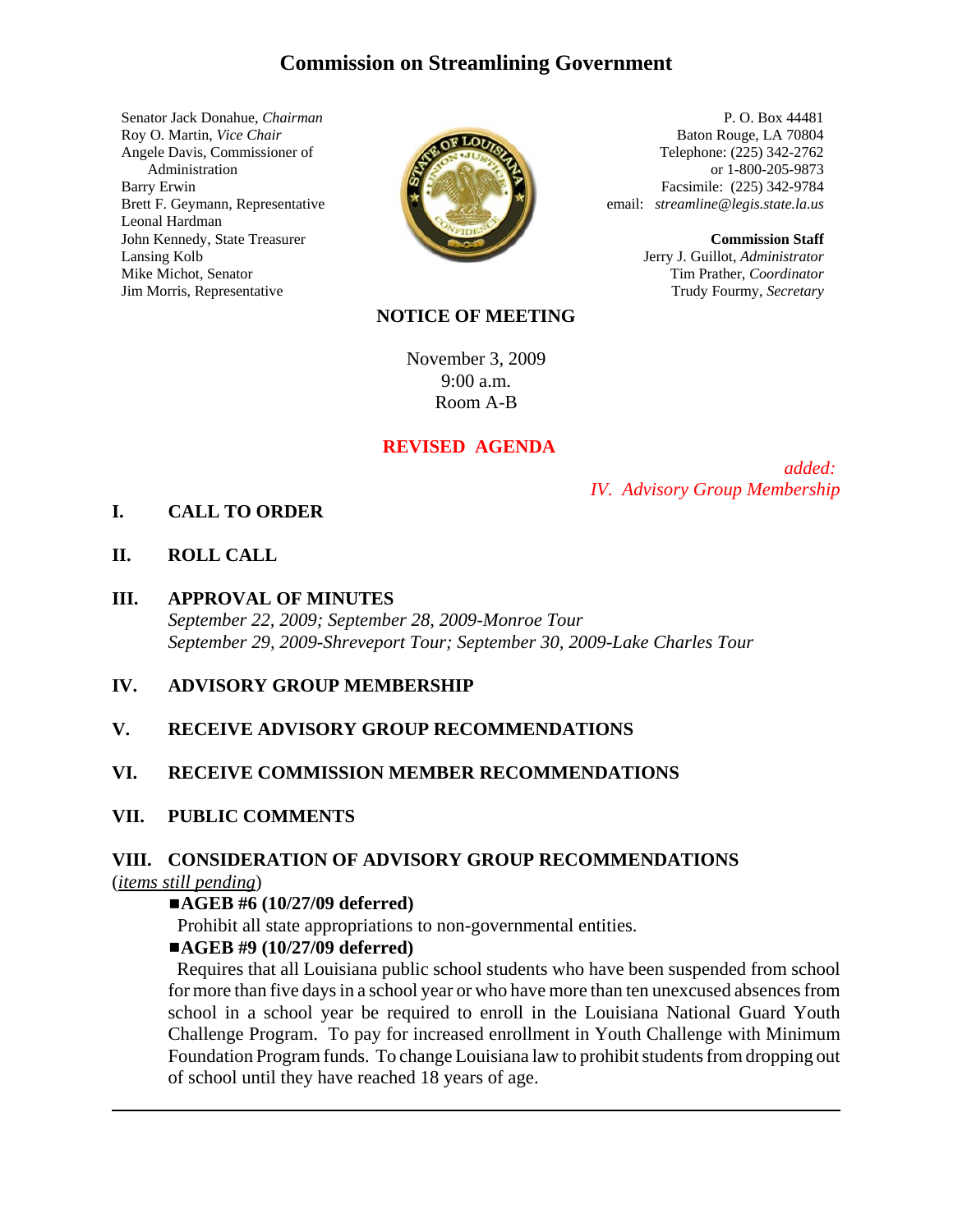## **IX. CONSIDERATION OF MEMBER RECOMMENDATIONS**

## #**DONAHUE #01**

Except as required by the federal government, the Louisiana Constitution, or court order, limit State General Fund appropriations in FY 10-11 and FY 11-12 for operating expenses of each budget unit to no more than 98% of each fiscal year's appropriation while, at a minimum, providing the same kind and level of needed services as provided in the prior fiscal year through increased productivity.

## $MARTIN #07$

La. Workforce Commission write an RFP to privatize the issuance and distribution of certificates to one-stop participants.

## $MARTIN$ **#08**

 Dept. of Environmental Quality consider an RFP for the outsourcing of the DEQ Laboratory Services Division and eliminate an administrator position as part of the outsourcing of lab services.

## $MARTIN$ #09

 Dept. of Environmental Quality consider leasing office/warehouse space at reduced rates from the Dept. of Agriculture.

## $MARTIN #10$

Dept. of Environmental Quality cease operations of the DEQ library.

## $MARTIN #11$

 Dept. of Environmental Quality consider reducing workforce by TO by 20 through ongoing streamlining opportunities as determined by the Secretary.

### $MARTIN #12$

Dept. of Wildlife and Fisheries consider consolidating the litter hotline from DEQ.

## $\blacksquare$ **MARTIN**#13

 Dept. of Wildlife and Fisheries consolidate the marine, inland, and wildlife facilities at the Lacombe Hatchery.

### $\blacksquare$ **MARTIN**#14

DPSC – Public Safety Services consider outsourcing background checks.

### $\blacksquare$ **MARTIN**#17

DPSC – Public Safety Services consider outsourcing the Hazardous Materials 24-hour hotline.

### $MARTIN #18$

 DPSC – Public Safety Services implement a vendor-operated mail room, and print and mail systems.

## $MARTIN #19$

 DPSC – Public Safety Services consider outsourcing commercial fleet registration for interstate jurisdictions.

### $-MARTIN$ #20

 DPSC – Public Safety Services, Dept. of Health and Hospitals, and Dept. of Veterans Affairs automate time and attendance systems.